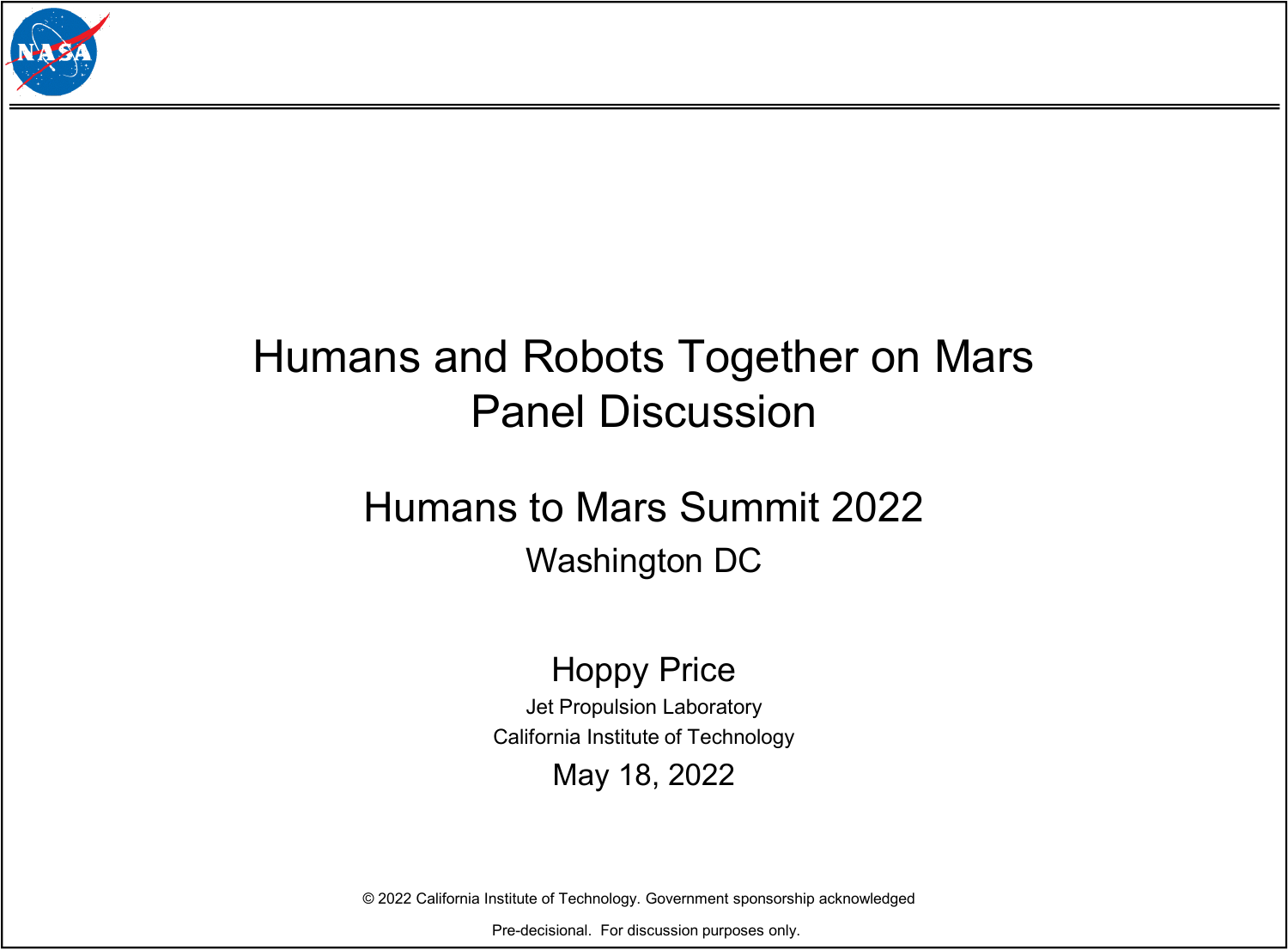

- Human missions to Mars would require robotic interacting with human vehicles and systems to provide a number of functions, including overhead and surface reconnaissance, telecommunications relay, logistics placements and transfers, teleoperated access to extreme terrain and special regions, and surface element mobility, inspection, and maintenance
- Robots would most likely be required for any ISRU operations, including mining and processing of material
- Artemis Lunar surface robotic elements would be important for developing technologies, systems, and operations, and for retiring risks for human/robotic systems
- Robotic vehicles are integral to architecture and programmatic planning for crewed missions to Mars
- The synergy and interaction between human and robotic systems needs to be planned for in an integrated way